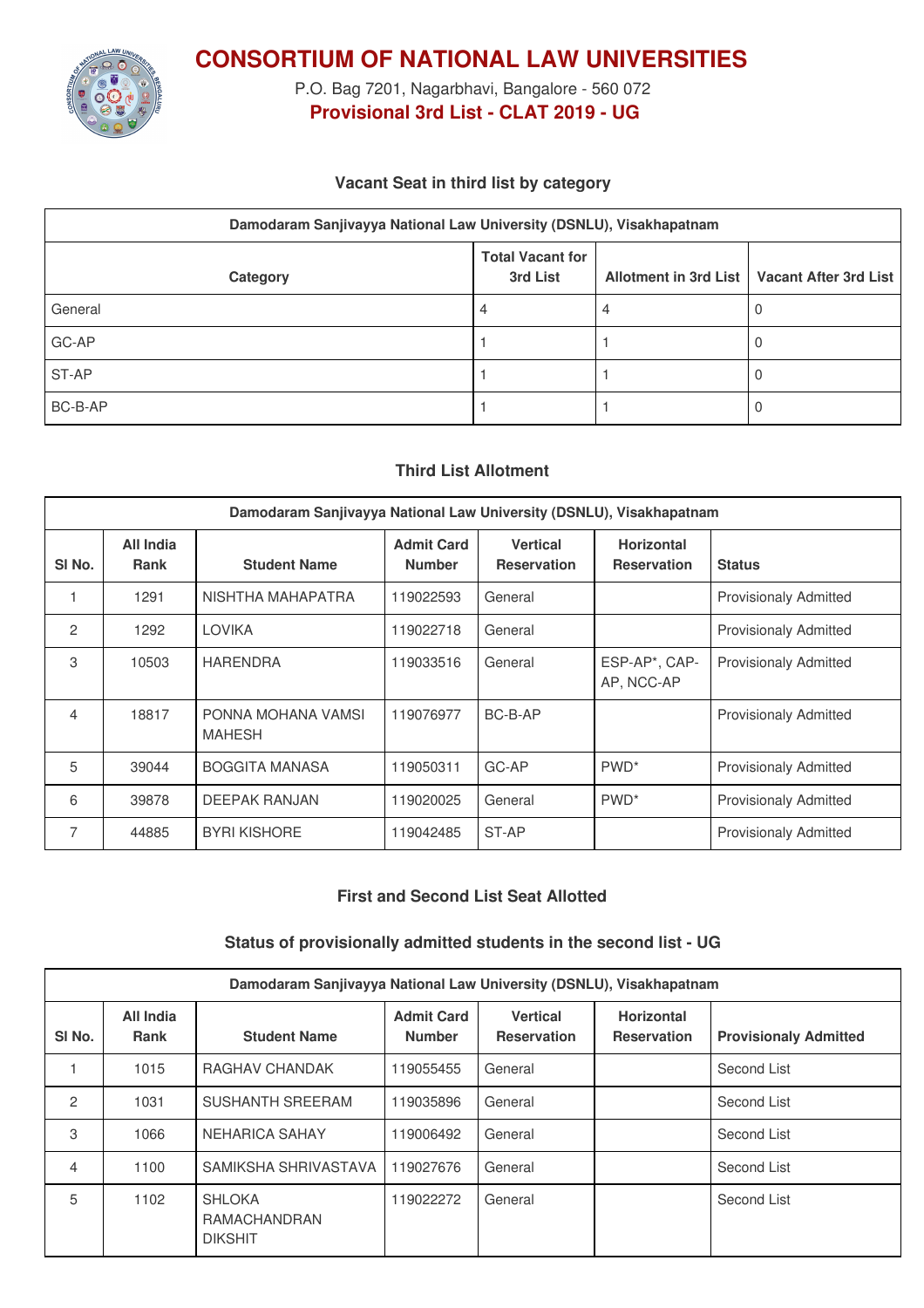| Damodaram Sanjivayya National Law University (DSNLU), Visakhapatnam |                                 |                                          |                                    |                                       |                                         |                              |
|---------------------------------------------------------------------|---------------------------------|------------------------------------------|------------------------------------|---------------------------------------|-----------------------------------------|------------------------------|
| SI No.                                                              | <b>All India</b><br><b>Rank</b> | <b>Student Name</b>                      | <b>Admit Card</b><br><b>Number</b> | <b>Vertical</b><br><b>Reservation</b> | <b>Horizontal</b><br><b>Reservation</b> | <b>Provisionaly Admitted</b> |
| 6                                                                   | 1104                            | <b>PUNEET GARG</b>                       | 119027771                          | General                               |                                         | Second List                  |
| $\overline{7}$                                                      | 1107                            | PRANAV VYAS                              | 119052166                          | General                               |                                         | Second List                  |
| 8                                                                   | 1112                            | <b>MANSI MISHRA</b>                      | 119020552                          | General                               |                                         | Second List                  |
| 9                                                                   | 1115                            | ASISH ANSUMAN MISHRA                     | 119042309                          | General                               |                                         | Second List                  |
| 10                                                                  | 1133                            | SAMRATH KAUR KALSI                       | 119030994                          | General                               |                                         | Second List                  |
| 11                                                                  | 1134                            | YASHVI KAMPANI                           | 119013401                          | General                               |                                         | Second List                  |
| 12                                                                  | 1138                            | SHREYA SHITALKUMAR<br><b>PATNI</b>       | 119031474                          | General                               |                                         | Second List                  |
| 13                                                                  | 1140                            | ANUPARNA CHATTERJEE                      | 119020454                          | General                               |                                         | Second List                  |
| 14                                                                  | 1143                            | PRARTHANA<br>BALASUBRAMANIAN             | 119032230                          | General                               |                                         | Second List                  |
| 15                                                                  | 1152                            | DHANYAMRAJU V N V<br><b>SIRICHANDANA</b> | 119004775                          | General                               |                                         | Second List                  |
| 16                                                                  | 1159                            | ANUSHKA SHARMA                           | 119032111                          | General                               |                                         | Second List                  |
| 17                                                                  | 1164                            | <b>DIPTI THARWANI</b>                    | 119021883                          | General                               |                                         | Second List                  |
| 18                                                                  | 1169                            | PRAKHARDEEP JAIN                         | 119035745                          | General                               |                                         | Second List                  |
| 19                                                                  | 1171                            | <b>KANCHUMARTHI</b><br><b>VINEETHA</b>   | 119016513                          | General                               |                                         | Second List                  |
| 20                                                                  | 1176                            | <b>AISHWARY SINGH</b>                    | 119038892                          | General                               |                                         | Second List                  |
| 21                                                                  | 1193                            | SHATAKSHI ARYA                           | 119051798                          | General                               |                                         | Second List                  |
| 22                                                                  | 1195                            | <b>KSHITIJ UJALA</b>                     | 119005512                          | General                               |                                         | Second List                  |
| 23                                                                  | 1206                            | <b>UDWIPT VERMA</b>                      | 119004870                          | General                               |                                         | Second List                  |
| 24                                                                  | 1208                            | <b>AMIT PATEL</b>                        | 119034854                          | General                               |                                         | Second List                  |
| 25                                                                  | 1209                            | ASHIS SWAYAMPRAKASH                      | 119012329                          | General                               |                                         | Second List                  |
| 26                                                                  | 1215                            | RAUSHAN KUMAR                            | 119020637                          | General                               |                                         | Second List                  |
| 27                                                                  | 1217                            | SAGAR SANJAY                             | 119006982                          | General                               |                                         | Second List                  |
| 28                                                                  | 1219                            | UTKARSH VERMA                            | 119029527                          | General                               |                                         | Second List                  |
| 29                                                                  | 1220                            | SAMBIT KUMAR PATRI                       | 119028355                          | General                               |                                         | Second List                  |
| 30                                                                  | 1221                            | DIVYANSH BHATNAGAR                       | 119062080                          | General                               |                                         | Second List                  |
| 31                                                                  | 1230                            | <b>SHUKLA SHWETA</b><br><b>BHOOSHAN</b>  | 119039620                          | General                               |                                         | Second List                  |
| 32                                                                  | 1243                            | AYUSHMAN SOMANI                          | 119031375                          | General                               |                                         | Second List                  |
| 33                                                                  | 1251                            | <b>ALOK KUMAR</b>                        | 119054754                          | General                               |                                         | Second List                  |
| 34                                                                  | 1254                            | <b>JAGDISH PRADHAN</b>                   | 119030729                          | General                               |                                         | Second List                  |
| 35                                                                  | 1258                            | AARCHIE CHATURVEDI                       | 119008648                          | General                               |                                         | Second List                  |
| 36                                                                  | 1265                            | KRISHNA AGARWAL                          | 119005854                          | General                               |                                         | Second List                  |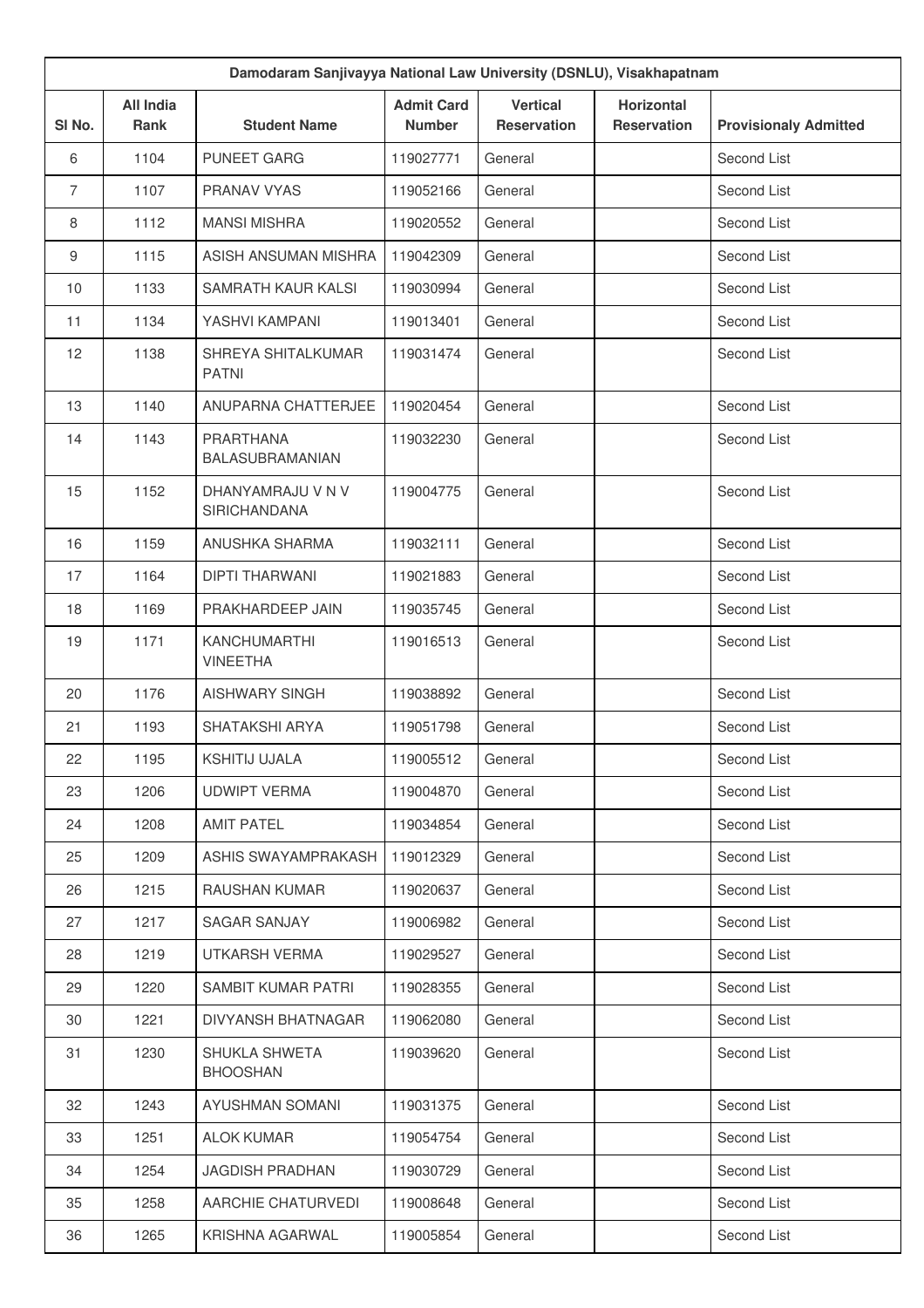| Damodaram Sanjivayya National Law University (DSNLU), Visakhapatnam |                          |                                               |                                    |                                       |                                         |                              |
|---------------------------------------------------------------------|--------------------------|-----------------------------------------------|------------------------------------|---------------------------------------|-----------------------------------------|------------------------------|
| SI No.                                                              | <b>All India</b><br>Rank | <b>Student Name</b>                           | <b>Admit Card</b><br><b>Number</b> | <b>Vertical</b><br><b>Reservation</b> | <b>Horizontal</b><br><b>Reservation</b> | <b>Provisionaly Admitted</b> |
| 37                                                                  | 1270                     | SIDDHANT TIWARI                               | 119017946                          | General                               |                                         | Second List                  |
| 38                                                                  | 1271                     | ANANYA MAGO                                   | 119010353                          | General                               |                                         | Second List                  |
| 39                                                                  | 1276                     | <b>MANSI TIWARI</b>                           | 119023303                          | General                               |                                         | Second List                  |
| 40                                                                  | 1280                     | SOUJANYA RAMASWAMY                            | 119019171                          | General                               |                                         | Second List                  |
| 41                                                                  | 1282                     | <b>ANIMESH</b>                                | 119022220                          | General                               |                                         | Second List                  |
| 42                                                                  | 1287                     | <b>ANUSHMITA DUTTA</b>                        | 119022464                          | General                               |                                         | Second List                  |
| 43                                                                  | 1313                     | SIDDEEQA IRAM                                 | 119013031                          | GC-AP                                 | W-AP                                    | First List                   |
| 44                                                                  | 1440                     | SREENADHUVSSG<br>AKHIL                        | 119021587                          | GC-AP                                 |                                         | Second List                  |
| 45                                                                  | 1517                     | KARANKI HARSHITHA                             | 119004476                          | GC-AP                                 | W-AP                                    | First List                   |
| 46                                                                  | 1615                     | <b>BEJAWADA POORNIMA</b><br><b>ROYAL</b>      | 119070657                          | GC-AP                                 | NCC-AP, W-AP                            | Second List                  |
| 47                                                                  | 1798                     | PERLA BALI SAI<br><b>CHARITHA</b>             | 119015466                          | GC-AP                                 | W-AP                                    | <b>First List</b>            |
| 48                                                                  | 2009                     | PEDDIREDDI UDAYA<br><b>BHANU</b>              | 119017077                          | GC-AP                                 | W-AP                                    | Second List                  |
| 49                                                                  | 2052                     | <b>SHAIK NAILA</b>                            | 119040572                          | GC-AP                                 | W-AP                                    | First List                   |
| 50                                                                  | 2254                     | ADIBHATLA AKSHARA                             | 119009299                          | GC-AP                                 | W-AP                                    | Second List                  |
| 51                                                                  | 2266                     | <b>BHASKARUNI SURYA</b><br>LALITH             | 119000062                          | GC-AP                                 |                                         | First List                   |
| 52                                                                  | 2396                     | NALLURI GOWTHAMI                              | 119010429                          | GC-AP                                 | W-AP                                    | <b>First List</b>            |
| 53                                                                  | 2477                     | BODA DEEPIKA BALA                             | 119006835                          | GC-AP                                 | W-AP                                    | <b>First List</b>            |
| 54                                                                  | 2698                     | SADE TEJASWI                                  | 119007624                          | GC-AP                                 | W-AP                                    | First List                   |
| 55                                                                  | 2904                     | <b>VENKATA SAI DEEPAK</b><br>REDDY SINGAREDDY | 119036171                          | GC-AP                                 |                                         | <b>First List</b>            |
| 56                                                                  | 2918                     | NAGENDLA LAKSHMI<br><b>BHARGAVI</b>           | 119017706                          | GC-AP                                 | W-AP                                    | <b>First List</b>            |
| 57                                                                  | 3298                     | <b>MURAKONDA SAI</b><br>RISHITHA CHOWDARY     | 119035958                          | GC-AP                                 | W-AP                                    | First List                   |
| 58                                                                  | 3431                     | CHIDIGE SAI VARNITHA                          | 119015519                          | GC-AP                                 | W-AP                                    | First List                   |
| 59                                                                  | 3763                     | K.SRIVALLI VAISHNAVI                          | 119039144                          | GC-AP                                 | W-AP                                    | First List                   |
| 60                                                                  | 3829                     | AASHRITHA BATHULA                             | 119042908                          | GC-AP                                 | W-AP                                    | <b>First List</b>            |
| 61                                                                  | 4118                     | ANIRUDH DAS                                   | 119046849                          | GC-AP                                 |                                         | First List                   |
| 62                                                                  | 4215                     | <b>VELANATI JYOTHIRMAI</b>                    | 119009759                          | GC-AP                                 | W-AP                                    | First List                   |
| 63                                                                  | 4373                     | AMRUTHA YANAMADALA                            | 119015416                          | GC-AP                                 | W-AP                                    | <b>First List</b>            |
| 64                                                                  | 4667                     | PONNAM SAHITHYA                               | 119009126                          | GC-AP                                 | W-AP                                    | <b>First List</b>            |
| 65                                                                  | 4683                     | KODALI VENU MADHAV                            | 119065422                          | GC-AP                                 |                                         | First List                   |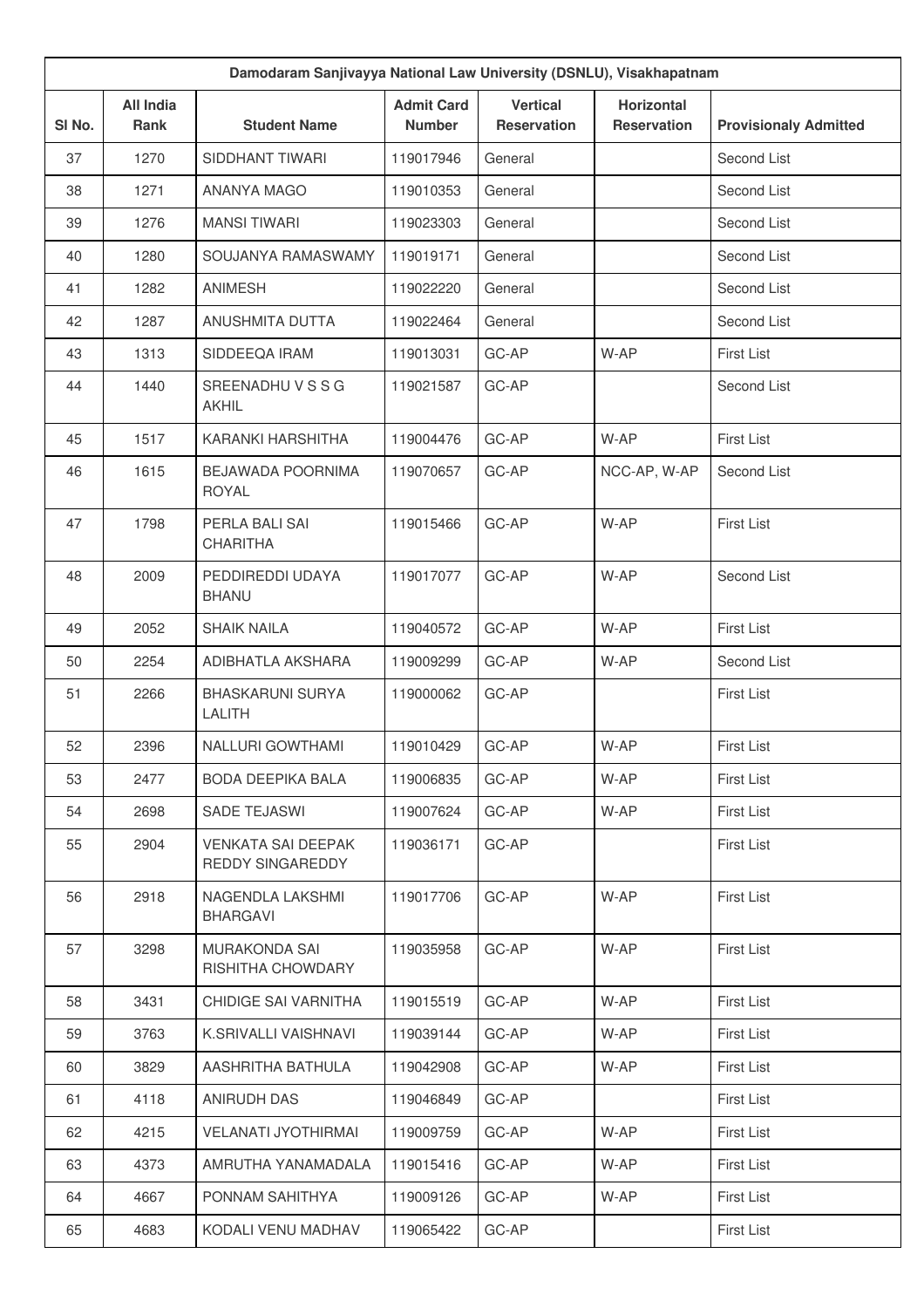| Damodaram Sanjivayya National Law University (DSNLU), Visakhapatnam |                          |                                                 |                                    |                                |                                         |                              |
|---------------------------------------------------------------------|--------------------------|-------------------------------------------------|------------------------------------|--------------------------------|-----------------------------------------|------------------------------|
| SI No.                                                              | <b>All India</b><br>Rank | <b>Student Name</b>                             | <b>Admit Card</b><br><b>Number</b> | <b>Vertical</b><br>Reservation | <b>Horizontal</b><br><b>Reservation</b> | <b>Provisionaly Admitted</b> |
| 66                                                                  | 4883                     | <b>JONNALA PRADEEP</b><br><b>REDDY</b>          | 119039648                          | GC-AP                          |                                         | <b>First List</b>            |
| 67                                                                  | 5434                     | MANJU MOLAKALAPALLI                             | 119014934                          | GC-AP                          | W-AP                                    | Second List                  |
| 68                                                                  | 5444                     | CHIDIGE SAI VARSHITHA                           | 119015497                          | GC-AP                          | W-AP                                    | First List                   |
| 69                                                                  | 5502                     | SAI RISHIITHA DASARI                            | 119018347                          | GC-AP                          | W-AP                                    | Second List                  |
| 70                                                                  | 5529                     | <b>MANNAM SHIVA</b>                             | 119050233                          | GC-AP                          |                                         | Second List                  |
| 71                                                                  | 5535                     | <b>MADDELA SATYA</b><br>SWAROOPA RANI           | 119007372                          | GC-AP                          | W-AP                                    | <b>First List</b>            |
| 72                                                                  | 5903                     | <b>VUTTARADI MEGHANA</b>                        | 119015094                          | BC-B-AP                        | W-AP                                    | <b>First List</b>            |
| 73                                                                  | 7970                     | <b>KOPPALA NIKHIL</b>                           | 119071942                          | SC-AP                          |                                         | Second List                  |
| 74                                                                  | 8968                     | KATRAGADDA RAHUL<br><b>KANTH</b>                | 119000293                          | SC-AP                          | CAP-AP                                  | First List                   |
| 75                                                                  | 9610                     | <b>VANGAPATI HEMANTH</b>                        | 119037641                          | BC-A-AP                        |                                         | Second List                  |
| 76                                                                  | 9949                     | MOHAMMED VAZIR IMAM<br><b>KHADRI</b>            | 119041601                          | BC-E-AP                        |                                         | First List                   |
| 77                                                                  | 10004                    | <b>MUPPIDI RUPESH</b><br><b>BHARATH BHUSHAN</b> | 119011719                          | BC-C-AP                        |                                         | <b>First List</b>            |
| 78                                                                  | 10326                    | <b>BURIDI DAALU RAJA</b><br><b>ASHISH</b>       | 119043690                          | BC-B-AP                        |                                         | First List                   |
| 79                                                                  | 10551                    | LAKSHMI MEGHANA<br>KILLAMPALLI                  | 119011688                          | BC-B-AP                        | W-AP                                    | First List                   |
| 80                                                                  | 11235                    | TYADA AKASH KUMAR<br><b>VENKATA SAI</b>         | 119024686                          | BC-D-AP                        |                                         | First List                   |
| 81                                                                  | 11689                    | SHAIK LALBEE                                    | 119014162                          | BC-E-AP                        | W-AP                                    | First List                   |
| 82                                                                  | 12056                    | PEDAVEGULA S R S<br>PAVAN KIRAN                 | 119002946                          | BC-A-AP                        |                                         | First List                   |
| 83                                                                  | 12714                    | ARIKATLA GEETHANA                               | 119057347                          | BC-B-AP                        | W-AP                                    | First List                   |
| 84                                                                  | 12953                    | <b>GANDRETI KEERTHI</b>                         | 119020966                          | BC-A-AP                        | W-AP                                    | First List                   |
| 85                                                                  | 15202                    | REETHIKA JYOTHI<br><b>NAGUMANTHRI</b>           | 119041547                          | BC-D-AP                        | W-AP                                    | Second List                  |
| 86                                                                  | 17022                    | <b>GOOTALA HEMA</b>                             | 119028654                          | BC-D-AP**                      | PWD <sup>*</sup>                        | First List                   |
| 87                                                                  | 17172                    | <b>GINKA KALYAN</b>                             | 119076038                          | BC-A-AP                        |                                         | Second List                  |
| 88                                                                  | 18446                    | PRUDHIVI RENUKA SAI                             | 119035079                          | BC-B-AP                        | W-AP                                    | First List                   |
| 89                                                                  | 19974                    | TULUGU SAI MALAVIKA                             | 119011407                          | BC-D-AP                        | W-AP                                    | Second List                  |
| 90                                                                  | 20733                    | <b>TENALI ANURAG</b>                            | 119009992                          | SC-AP                          |                                         | Second List                  |
| 91                                                                  | 22278                    | RAMPU PRANATHI                                  | 119048857                          | SC-AP                          | W-AP                                    | First List                   |
| 92                                                                  | 22340                    | KRISHNARAM BHAVESH                              | 119031680                          | SC-AP                          |                                         | Second List                  |
| 93                                                                  | 23126                    | <b>MYTHRI MEDAM</b>                             | 119039115                          | SC-AP                          | NCC-AP, W-AP                            | First List                   |